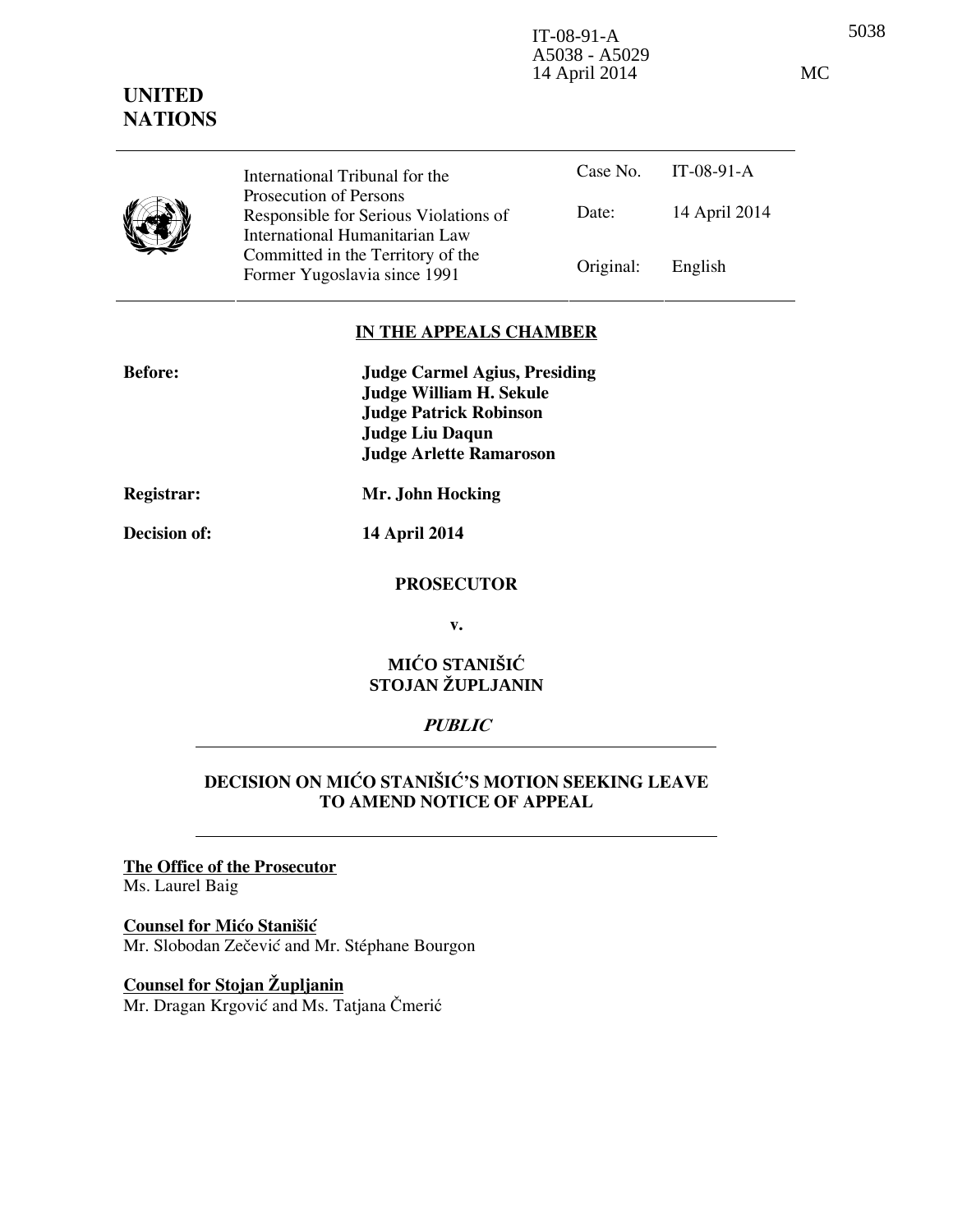1. The Appeals Chamber of the International Tribunal for the Prosecution of Persons Responsible for Serious Violations of International Humanitarian Law Committed in the Territory of the former Yugoslavia since 1991 ("Appeals Chamber" and "Tribunal", respectively) is seised of the "Motion on Behalf of Mićo Stanišić Seeking Leave to Amend Notice of Appeal with Annexes A, B and C" filed by Mićo Stanišić on 2 July 2013 ("Motion" and "Stanišić", respectively).

## **I. BACKGROUND**

2. On 27 March 2013, Trial Chamber II of the Tribunal ("Trial Chamber") issued the judgement in *Prosecutor v. Mićo Stanišić and Stojan Župljanin*, Case No. IT-08-91-T ("Trial Judgement"), finding Stanišić and Stojan Župljanin ("Župljanin") guilty of committing, through participation in a joint criminal enterprise, the crime of persecutions as a crime against humanity as well as murder and torture as violations of the laws or customs of war.<sup>1</sup> In addition, Župljanin was convicted for the crime of extermination as a crime against humanity.<sup>2</sup> The Trial Chamber sentenced both accused to 22 years of imprisonment. $3$ 

3. On 13 May 2013, Stanišić filed his notice of appeal challenging the Trial Judgement on 15 grounds.<sup>4</sup> Župljanin and the Office of the Prosecutor ("Prosecution") also appealed the Trial Judgement.<sup>5</sup>

4. On 2 July 2013, Stanišić filed a motion pursuant to Rule 115 of the Tribunal's Rules of Procedure and Evidence ("Rules") seeking the admission of excerpts of a letter written by Judge Frederik Harhoff ("Judge Harhoff") on 6 June 2013 and published in a Danish newspaper on 13 June 2013 ("Judge Harhoff's Letter").<sup>6</sup> On 14 April 2014, the Appeals Chamber issued a decision admitting as additional evidence, Judge Harhoff's Letter in its entirety.<sup>7</sup>

5. On 2 July 2013, Stanišić filed the Motion. The Prosecution filed a response to the Motion on 10 July 2013,<sup>8</sup> to which Stanišić replied on 15 July 2013.<sup>9</sup> On 9 September 2013, Stanišić filed a

 $\overline{a}$ 

5037

<sup>1</sup> Trial Judgement, vol. 2, paras 955-956. *See* Trial Judgement, vol. 2, paras 313-315, 489-530, 729-781.

<sup>2</sup> Trial Judgement, vol. 2, para. 956.

<sup>&</sup>lt;sup>3</sup> Trial Judgement, vol. 2, paras 955-956.

<sup>&</sup>lt;sup>4</sup> Notice of Appeal on Behalf of Mićo Stanišić, 13 May 2013 ("Notice of Appeal"), paras 20-80.

 $<sup>5</sup>$  Notice of Appeal on Behalf of Stojan [Ž]upljanin, 13 May 2013; Prosecution Notice of Appeal, 13 May 2013.</sup>

<sup>&</sup>lt;sup>6</sup> Rule 115 Motion on Behalf of Mićo Stanišić Seeking Admission of Additional Evidence with Annex, 2 July 2013 ("Rule 115 Motion"). The Prosecution filed its response on 10 July 2013. *See* Prosecution Response to Rule 115 Motion on behalf of Mićo Stanišić Seeking Admission of Additional Evidence, 10 July 2013 ("Prosecution Response to Rule 115 Motion").

<sup>&</sup>lt;sup>7</sup> Decision on Mićo Stanišić's Motion Seeking Admission of Additional Evidence Pursuant to Rule 115, 14 April 2014, ("Stanišić Rule 115 Decision").<br><sup>8</sup> Prosecution Response to Motion on Behalf of Mićo Stanišić Seeking Leave to Amend Notice of Appeal, 10 July 2013

<sup>(&</sup>quot;Response").<br><sup>9</sup> Reply to Prosecution Response to Motion on Behalf of Mićo Stanišić Seeking Leave to Amend Notice of Appeal,

<sup>15</sup> July 2013 ("Reply").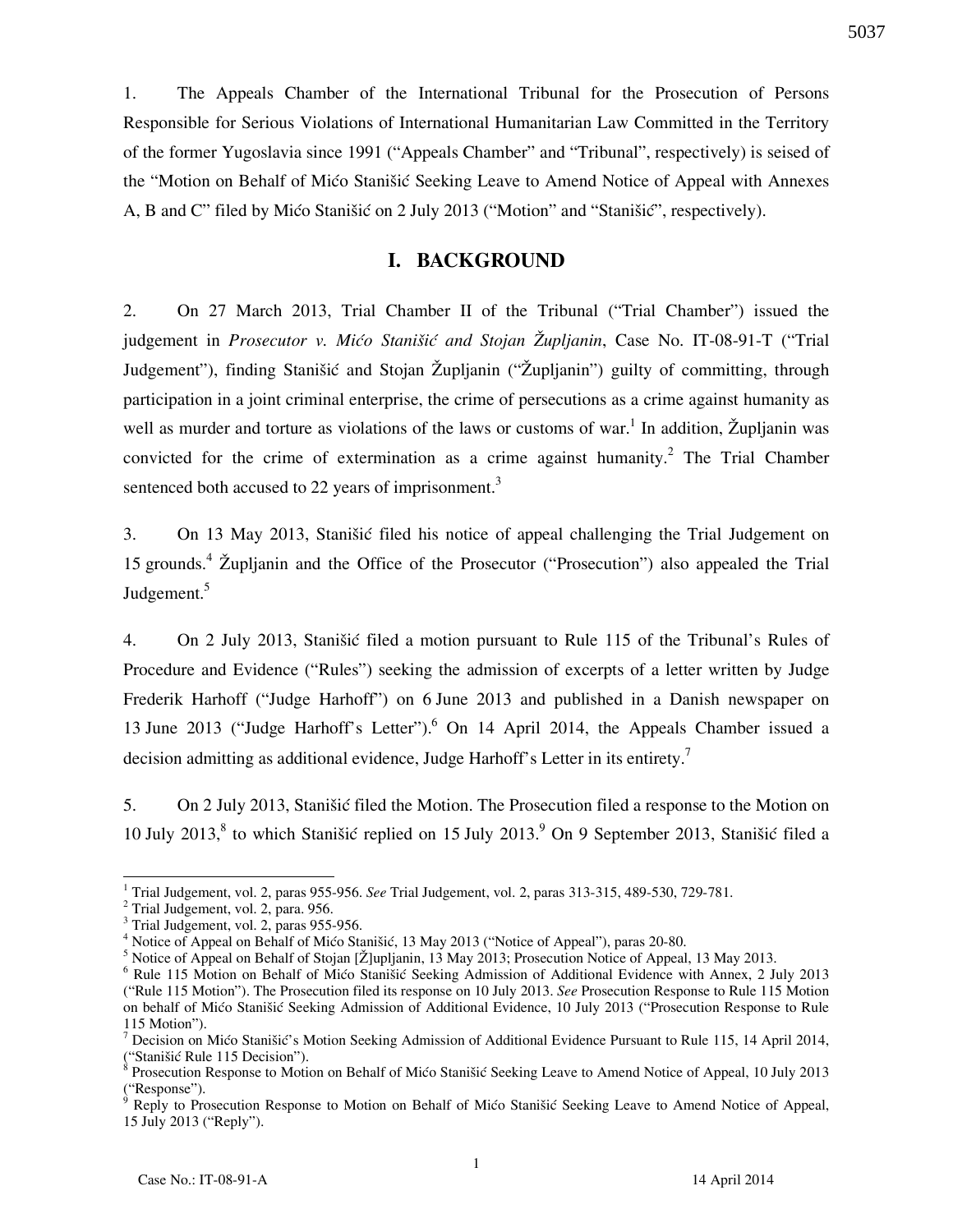supplemental submission in support of his Motion, $10$  to which the Prosecution responded on 13 September 2013.<sup>11</sup> Stanišić filed a reply to the Prosecution's response on 17 September 2013.<sup>12</sup>

6. On 23 July 2013, President Theodor Meron ("Judge Meron") withdrew from considering the Motion and assigned Judge Carmel Agius ("Judge Agius") in his place.<sup>13</sup> On 24 July 2013, Judge Agius assigned Judge William H. Sekule to replace Judge Meron on the Bench for the purposes of considering the Motion.<sup>14</sup>

7. Stanišić filed his appeal brief on 19 August 2013 ("Stanišić Appeal Brief").<sup>15</sup> On 21 October 2013, the Prosecution filed its response ("Prosecution Response to Stanišić Appeal Brief").<sup>16</sup> Stanišić filed his reply on 11 November 2013 ("Stanišić Reply Brief").<sup>17</sup>

## **II. ARGUMENTS OF THE PARTIES**

8. In the Motion, Stanišić seeks leave to: (i) amend his fourth ground of appeal; (ii) amend his tenth ground of appeal; and (iii) include an additional ground of appeal ("Ground of Appeal 1bis").<sup>18</sup> He submits that these amendments "favour the fair adjudication" of his fourth and tenth grounds of appeal, "by providing additional insight and clarifying for the Appeals Chamber and the Prosecution, the alleged errors of law and fact".<sup>19</sup> Stanistic submits that the amendments "are

 $\overline{a}$ <sup>10</sup> Supplemental Submission in Support of Mićo Stanišić's Motion to Amend Notice of Appeal, 9 September 2013 ("Supplemental Submission").

<sup>11</sup> Prosecution Response to Supplemental Submission in Support of Mico Stanišic's Motion to Amend Notice of Appeal, 13 September 2013 ("Response to Supplemental Submission").

<sup>&</sup>lt;sup>12</sup> Reply on Behalf of Mico Stanišic to Prosecution Response to Supplemental Submission Supporting Motion to Amend Notice of Appeal, 17 September 2013 ("Reply to Response to Supplemental Submission").

 $13$  Order Assigning a Motion to a Judge, 23 July 2013.

<sup>&</sup>lt;sup>14</sup> Order Replacing a Judge in Respect of a Motion Before the Appeals Chamber, 24 July 2013. The composition of the Bench was challenged on 21 October 2013 when Župljanin filed a motion seeking Judge Liu Daqun's ("Judge Liu") recusal from considering his motion to vacate the Trial Judgement (Stojan [Ž]upljanin's Motion Requesting Recusal of Judge Liu Daqun from Adjudication of Motion to Vacate Trial Judgement, 21 October 2013 *referring to* Stojan [Ž]upljanin's Motion to Vacate Trial Judgement, 21 October 2013). This motion was denied on 3 December 2013, by Judge Agius, in his capacity as Acting President (Decision on Motion Requesting Recusal, 3 December 2013, paras 23- 24). On 13 December 2013, Župljanin filed a request, joined by Stani{i}, asking for the appointment of a Panel to adjudicate on the request for recusal of Judge Liu *de novo* (Župljanin Defence Request for Appointment of a Panel to Adjudicate the Request for Disqualification of Judge Liu Daqun, 13 December 2013; Motion on Behalf of Mico Stanišić joining Župljanin Defence Request for Appointment of a Panel to Adjudicate the Request for Disqualification of Judge Liu Daqun, 23 December 2013). The appointed Panel denied the request on 24 February 2014 (Decision on Motion Requesting Recusal of Judge Liu from Adjudication of Motion to Vacate Trial Judgement, 24 February 2014, paras 16-17. *See also* Decision on Župljanin Defence Request for Appointment of a Panel to Adjudicate the Request for Disqualification of Judge Liu Daqun, 7 February 2014, issued by Judge Agius in his capacity as Acting President). <sup>15</sup> Appellant's Brief on behalf of Mico Stanišic, 19 August 2013.

<sup>&</sup>lt;sup>16</sup> Prosecution Response to Appeal of Mićo Stanišić,  $\frac{1}{21}$  October 2013 (confidential). The Prosecution filed a "redacted public" version of the Prosecution Response to Stanišić Appeal Brief on 15 November 2013 (Prosecution Response to Appeal of Mico Stanišic, 15 November 2013 (public redacted)).

Brief in Reply on behalf of Mićo Stanišić, 11 November 2013.

<sup>18</sup> Motion, paras 2, 14, 39.

<sup>19</sup> Motion, paras 6, 20, 27.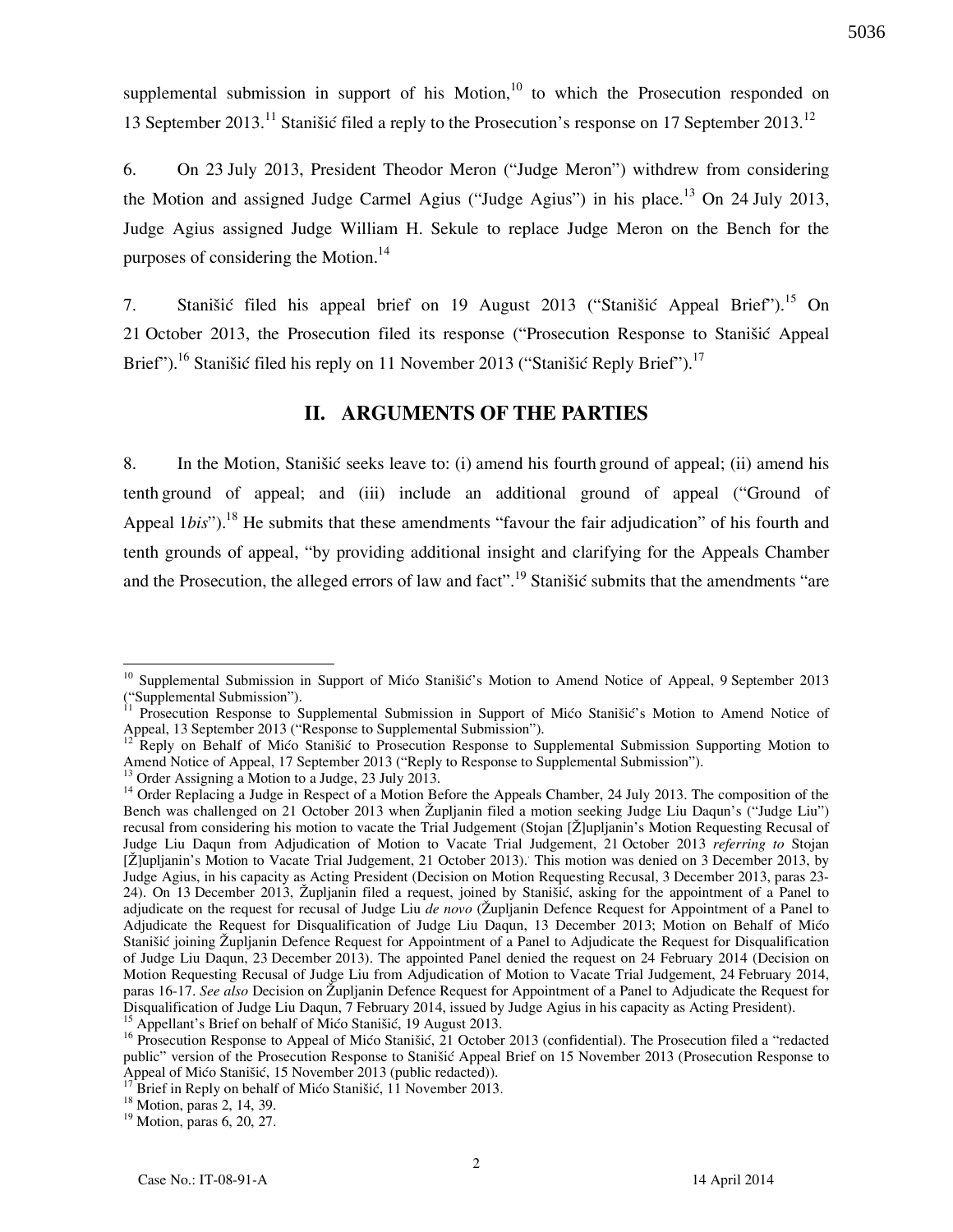necessary for the fair adjudication" of his appeal,  $^{20}$  and that it is "in the interest of justice" that the Appeals Chamber grant his application.<sup>21</sup>

9. Under his fourth ground of appeal, Stanistic alleges that the Trial Chamber committed an error of fact in finding that he was aware of, and shared, the "persecutorial intentions" of the Bosnian Serb leadership to forcibly transfer and deport Muslims and Croats from territories of Bosnia and Herzegovina.<sup>22</sup> Stanišić seeks to amend the fourth ground of appeal in order to modify the alleged error of fact "to a mixed error of law and fact".<sup>23</sup> He contends that the Trial Chamber committed an error of law by applying "the wrong criteria when finding that [he] possessed the required *mens rea*" in relation to the first category of joint criminal enterprise.<sup>24</sup> Stanišić avers that the scope of his fourth ground of appeal "as it stands [...] remains unchanged as a result of the modification sought".<sup>25</sup> He submits that this amendment will not prejudice the Prosecution "in any way at this early stage of the appeal proceedings".<sup>26</sup>

10. Under his tenth ground of appeal, Stanišić argues that the Trial Chamber erred in fact by implicitly finding that the possibility that murder and torture as violations of the laws or customs of war (Counts 4 and 6, respectively) could be committed in the execution of the common plan, was "sufficiently substantial as to be foreseeable to [Stanišić] and that he willingly took that risk."<sup>27</sup> He seeks to amend his tenth ground of appeal by "adding Counts 3, 5, 7, and 8 to the counts targeted by the alleged error of fact".<sup>28</sup> Stanišić contends that it is necessary, in the event his eighth ground of appeal is successful but his ninth ground of appeal is unsuccessful, "to also address as part of the 10<sup>th</sup> Ground of Appeal the Trial Chamber's findings, or lack thereof, for Counts 3, 5, 7 and 8", in relation to the third category of joint criminal enterprise.<sup>29</sup> He submits that the Trial Chamber's findings, or lack thereof, in this regard "reveal additional errors of fact".<sup>30</sup> Second, Stanišić refers to his first ground of appeal, whereby he alleges that the Trial Chamber failed to provide a reasoned opinion with respect to its findings concerning the first and third categories of joint criminal enterprise.<sup>31</sup> He submits that "[t]his deficiency in the Trial Judgement provides further justification

 $\overline{a}$ 

 $20$  Motion, para. 36.

 $21$  Motion, para. 38.

 $^{22}$  Stanišić Notice of Appeal, para. 30.

<sup>23</sup> Motion, para. 15. *See* Motion, paras 3, 18.

<sup>24</sup> Motion, para. 19. *See* Motion para. 21, Annex A.

 $25$  Motion, para. 18.

 $26$  Motion, paras 8, 20.

<sup>&</sup>lt;sup>27</sup> Notice of Appeal, para. 53.

<sup>&</sup>lt;sup>28</sup> Motion, para. 22. As it stands, Stanišić's tenth ground of appeal alleges the Trial Chamber committed an error of fact occasioning a miscarriage of justice, in relation to Counts 4 and 6 (*see* Motion, para. 23; Notice of Appeal, paras 53- 56).

<sup>&</sup>lt;sup>29</sup> Motion, para. 24. Stanišić also argues that the amendment is necessary "for the sake of completeness" (Motion, para. 26).

Motion, para. 24.

<sup>&</sup>lt;sup>31</sup> Motion, para. 25; Stanišić Appeal Brief, paras 22-54.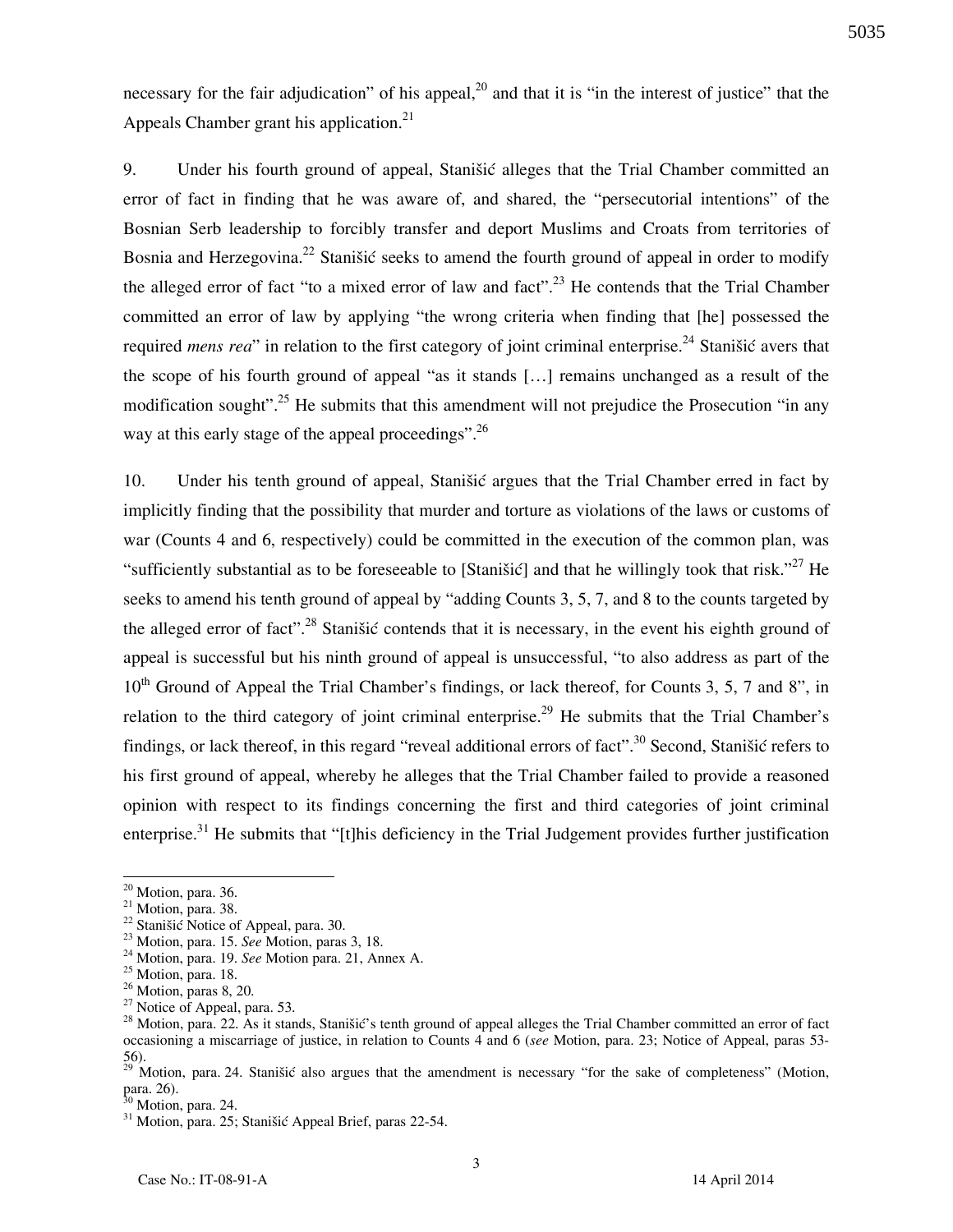for seeking a modification to the  $10^{th}$  Ground of Appeal at this stage".<sup>32</sup> Finally, Stanišić avers that the modification "has the benefit of informing the Prosecution at the earliest opportunity",  $33$  and that it does not cause prejudice to the Prosecution in any way. $34$ 

11. In addition, Stanišić seeks leave to introduce Ground of Appeal 1*bis*, <sup>35</sup> in which he challenges the alleged violation of his "right to a fair and public hearing by a competent, independent and impartial tribunal established by law" resulting from the publication of Judge Harhoff's Letter.<sup>36</sup> Stanišić submits that Judge Harhoff's Letter reveals Judge Harhoff's understanding of the law applicable, *inter alia*, to the first category of joint criminal enterprise.<sup>37</sup> He further submits that "the importance of this matter, certainly comes as no surprise to the Prosecution, and cannot be underestimated",<sup>38</sup> and that the "addition of this new ground of appeal at this early stage of the proceedings will not prejudice the Prosecution in any way".<sup>39</sup>

12. In its Response, the Prosecution submits that the request for the addition of Ground of Appeal 1*bis* should be denied.<sup>40</sup> It argues that this request is dependent on the admission of Judge Harhoff's Letter on appeal, and refers to arguments advanced in the Prosecution Response to the Rule 115 Motion in arguing that there is no basis for the admission of Judge Harhoff's Letter.<sup>41</sup> The Prosecution takes no position on the amendments sought in respect of Stanišić's fourth and tenth grounds of appeal. $42$ 

13. In his Reply, Stanišić advances two further arguments. First, he argues that his application to add Ground of Appeal 1*bis* should be granted by reason of the fact the Prosecution failed to address the "good cause requirement" alone.<sup>43</sup> In addition, Stanišić submits that the statements in Judge Harhoff's Letter show that Stanišić "may very well succeed in demonstrating on appeal that he was not tried by an impartial and independent Trial Chamber, a violation which would be without remedy unless leave is granted to add Ground of Appeal 1*bis*<sup>".44</sup>

 $\overline{a}$ 

 $44$  Reply, para. 12.

 $32$  Motion, para. 25.

 $33$  Motion, para. 27.

<sup>&</sup>lt;sup>34</sup> Motion, para. 28.

<sup>&</sup>lt;sup>35</sup> Motion, para. 30. See also Stanišić Appeal Brief, paras 22-54.

<sup>36</sup> Motion, para. 30. *See* Motion, para. 31.

<sup>&</sup>lt;sup>37</sup> Motion, para. 31, citing Judge Harhoff's Letter, p. 3.

<sup>&</sup>lt;sup>38</sup> Motion, para. 33.

<sup>&</sup>lt;sup>39</sup> Motion, para. 34.

<sup>40</sup> Response, para. 1.

<sup>41</sup> Response, para. 1. <sup>42</sup> Response, para. 2.

<sup>43</sup> Reply, para 3. *See* Reply, paras 4, 8-13. The applicable law, including the "good cause requirement" will be discussed below (*see infra*, paras 17-20).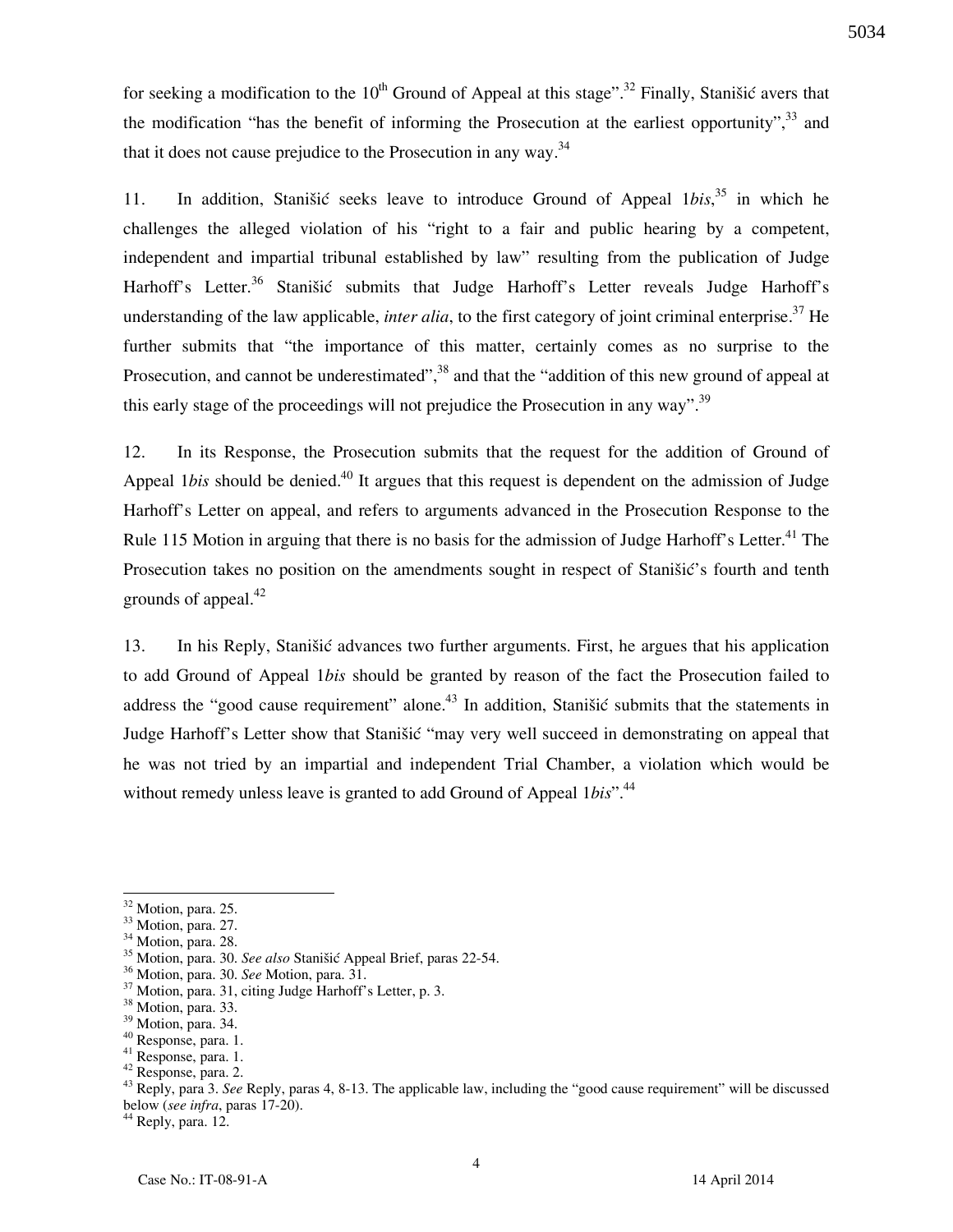14. In the Supplemental Submission, Stanišić argues that the decision of the chamber specially constituted in the case of *Prosecutor v. Vojislav Šešelj* ("*Šešelj* case"),<sup>45</sup> "supports the proposed

5033

addition of Ground of Appeal 1*bis*<sup>", 46</sup> He submits that the *Šešelj* Disqualification Decision, as a "judicial pronouncement" of the Tribunal, dispels the notion that Judge Harhoff's Letter merely represented a view that senior officials should be held criminally responsible in appropriate circumstances and satisfies the high threshold for demonstrating that the reasonable apprehension of bias is firmly established. $47$ 

15. The Prosecution responds that the *Šešelj* Disqualification Decision is "an erroneous, non-final Decision in a separate proceeding regarding Judge Harhoff", and that it does not establish "good cause" for Stanišić's proposed ground of appeal.<sup>48</sup>

16. In reply, Stanišić submits, *inter alia*, that it is "patently clear from the Seselj Disqualification Decision" that there was an unacceptable appearance of bias on the part of Judge Harhoff and that the finding of partiality therein was "clearly not confined" to the  $\check{S}e\check{e}eli$  case.<sup>49</sup>

## **III. APPLICABLE LAW**

17. Pursuant to Rule 108 of the Rules, the Appeals Chamber "may, on good cause being shown by motion, authorise a variation of the grounds of appeal" contained in the notice of appeal. A motion requesting a variation should be filed as soon as possible after identifying the newly alleged error or after discovering any other basis for seeking a variation of the notice of appeal.<sup>50</sup> It is the appellant's burden to explain precisely what amendments are sought and to demonstrate that each proposed amendment meets the "good cause" requirement of Rule 108 of the Rules.<sup>51</sup>

18. The concept of "good cause" covers both good reason for including the new or amended grounds of appeal sought and good reason showing why those grounds were not included or were not correctly phrased, in the original notice of appeal.<sup>52</sup> The Appeals Chamber has considered, *inter* 

 $\overline{a}$ 

<sup>45</sup> *Prosecutor v. Vojislav Šešelj*, Case No. IT-03-67-T, Decision on Defence Motion for Disqualification of Judge Frederik Harhoff and Report to the Vice-President, 28 August 2013 ("Šešelj Disqualification Decision").

<sup>46</sup> Supplemental Submission, para 2. *See also* Supplemental Submission, paras 5-14.

<sup>47</sup> Supplemental Submission, para. 13.

<sup>&</sup>lt;sup>48</sup> Prosecution Response to Supplemental Submission, paras 1-3, 5.

<sup>&</sup>lt;sup>49</sup> Reply to Prosecution Response to Supplemental Submission, para. 3.

<sup>&</sup>lt;sup>50</sup> Decision on Stojan Župljanin's Request to Amend Notice of Appeal, 8 October 2013 ("Decision of 8 October 2013"), para. 9; *Prosecutor v. Nikola Šainović et al.,* Case No. IT-05-87-A, Decision on Sreten Lukić's Re-Filed Second Motion For Leave to Vary His Notice of Appeal and Appeal Brief, 9 September 2011 ("*Šainović* Decision of 9 September 2011"), para. 5; Prosecutor v. Nikola Šainović et al., Case No. IT-05-87-A, Decision on Dragolub Ojdanić's Second Motion to Amend his Notice of Appeal, 4 December 2009 ("Šainović Decision of 4 December 2009"), para. 5.

<sup>&</sup>lt;sup>51</sup> Decision of 8 October 2013, para. 9; Šainović Decision of 9 September 2011, para. 5; Šainović Decision of 4 December 2009, para. 5.

<sup>52</sup> Decision of 8 October 2013, para. 10; *Šainović* Decision of 9 September 2011, para. 6; *Šainović* Decision of 4 December 2009, para. 6.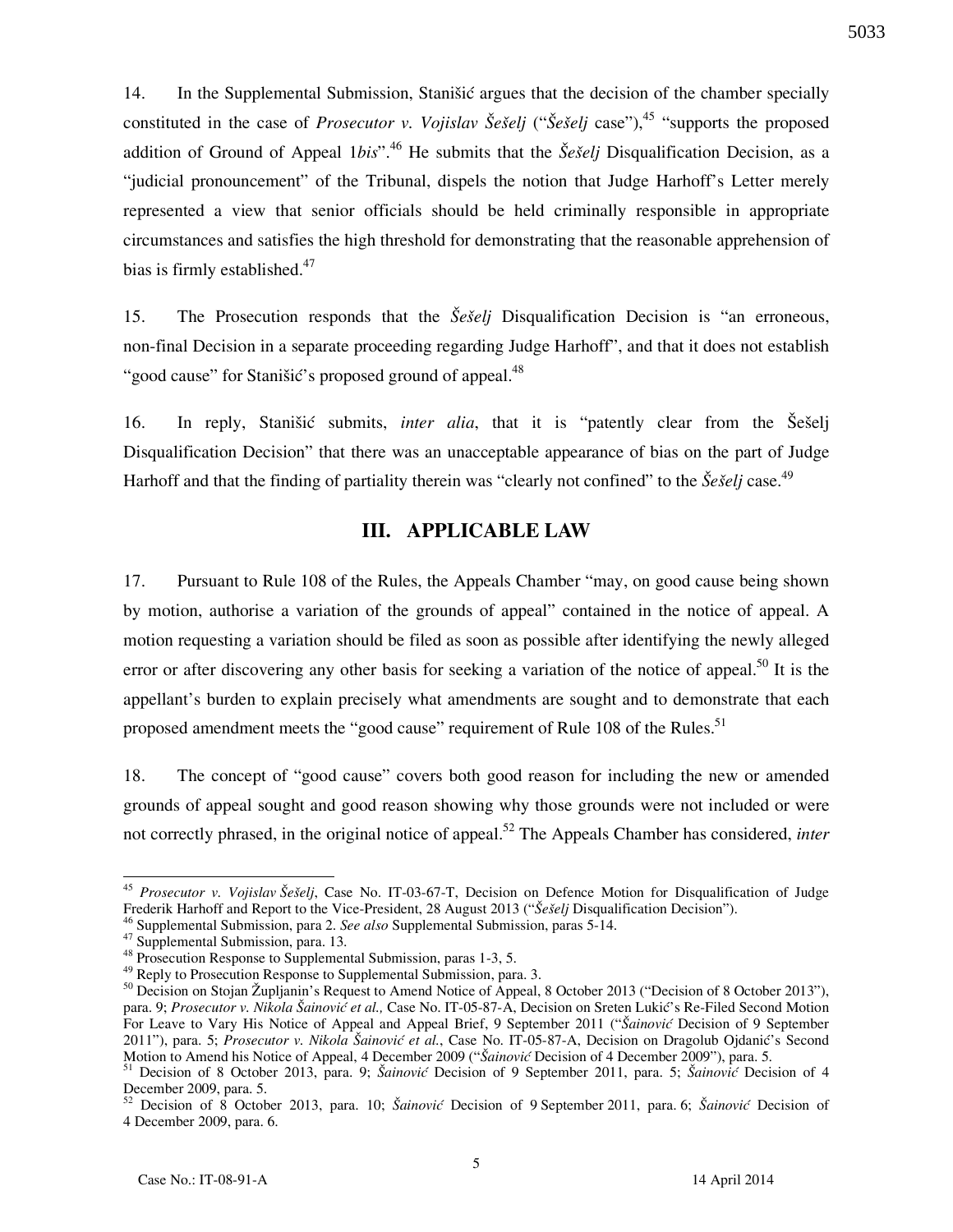*alia*, the following factors in determining whether "good cause" exists: (i) the variation is so minor that it does not affect the content of the notice of appeal; (ii) the opposing party would not be prejudiced by the variation or has not objected to it; and (iii) the variation would bring the notice of appeal into conformity with the appeal brief. $5<sup>3</sup>$  In this respect, the Appeals Chamber has stated that the question of prejudice to an opposing party is an important factor to be considered when assessing a request for variation of grounds of appeal.<sup>54</sup> Where an appellant seeks a substantive amendment broadening the scope of the appeal, "good cause" might also be established under certain circumstances.<sup>55</sup> The Appeals Chamber recalls that no cumulative list of requirements has been established for a substantive amendment to be granted. Rather, the jurisprudence of the Tribunal demonstrates that each proposed amendment is to be considered in light of the particular circumstances of the case.<sup>56</sup>

19. The jurisprudence of the Tribunal establishes that the criteria for variation of grounds of appeal should be interpreted restrictively at the stages in the appeal proceedings when amendments would necessitate a substantial slowdown in the progress of the appeal. $57$ 

20. Nonetheless, in certain exceptional cases, notably where the failure to include the new or amended grounds of appeal resulted from counsel's negligence or inadvertence, the Appeals Chamber has allowed variations even though "good cause" was not shown by the appellant.<sup>58</sup> Such cases have required a showing that the variation sought, assuming its merits, is of substantial importance to the success of the appeal such that it would result in a miscarriage of justice if excluded.<sup>59</sup> In these limited circumstances, the interests of justice require that an appellant not be held responsible for the failures of his counsel.<sup>60</sup> However, it must be shown that the previous pleadings failed to address the issue adequately and that the amendments sought would correct that failure.<sup>61</sup>

 $\overline{a}$ 

5032

<sup>53</sup> Decision of 8 October 2013, para. 11; *Šainović* Decision of 9 September 2011, para. 6; *Šainović* Decision of 4 December 2009, para. 6.

<sup>54</sup> *Šainović* Decision of 4 December 2009, para. 18; *Prosecutor v. Vidoje Blagojević and Dragan Jokić*, Case No. IT-02- 60-A, Decision on Prosecution's Request for Leave to Amend Notice of Appeal in Relation to Vidoje Blagojević, 20 July 2005, p. 5.

<sup>55</sup> Decision of 8 October 2013, para. 11; *Šainović* Decision of 9 September 2011, para. 6; *Šainović* Decision of 4 December 2009, para. 6.

<sup>56</sup> Decision of 8 October 2013, para. 11; *Šainović* Decision of 9 September 2011, para. 6; *Šainović* Decision of 4 December 2009, para. 6.

<sup>57</sup> *Šainović* Decision of 9 September 2011, para. 8; *Šainović* Decision of 4 December 2009, para. 8.

<sup>58</sup> Decision of 8 October 2013, para. 12; *Šainović* Decision of 9 September 2011, para. 7; *Šainović* Decision of 4 December 2009, para. 7.

<sup>59</sup> Decision of 8 October 2013, para. 12; *Šainović* Decision of 9 September 2011, para. 7; *Šainović* Decision of 4 December 2009, para. 7.

<sup>60</sup> Decision of 8 October 2013, para. 12; *Šainović* Decision of 9 September 2011, para. 7; *Šainović* Decision of 4 December 2009, para. 7.

<sup>61</sup> Decision of 8 October 2013, para. 12; *Šainović* Decision of 9 September 2011, para. 7; *Šainović* Decision of 4 December 2009, para. 7.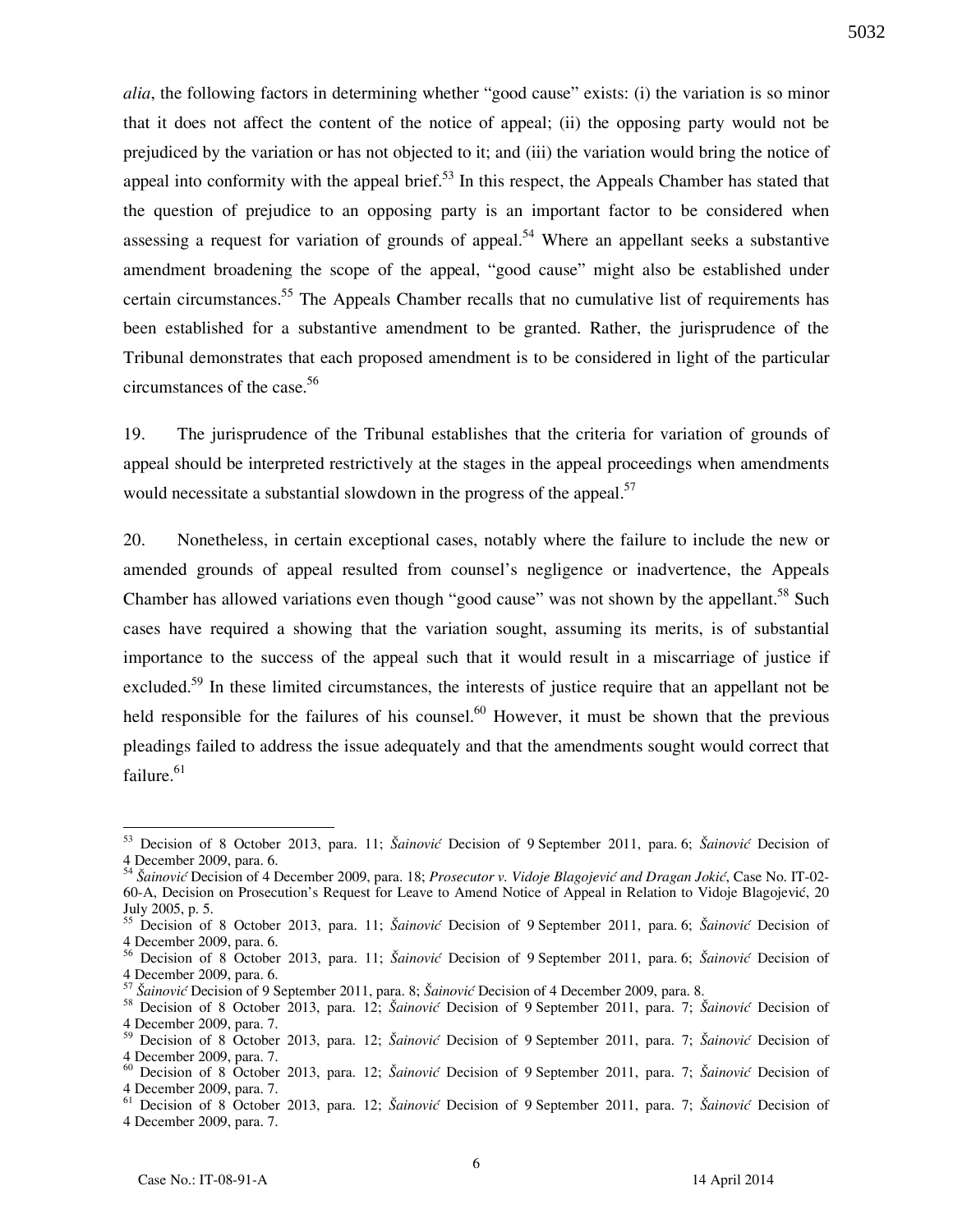### **IV. DISCUSSION**

21. The Appeals Chamber notes that Stanišić requests modification of his fourth ground of appeal on the basis of an error of law, which stems from "further in depth analysis of the findings in the Judgement related to [his] *mens rea* pursuant to JCE I".<sup>62</sup> Similarly, in relation to the requested amendment to the tenth ground of appeal, Stanišić has submitted that further analysis of the Trial Chamber's findings, or lack of findings, regarding Counts 3, 5, 7, and 8 has revealed additional errors of fact.<sup>63</sup>

22. The Appeals Chamber recalls that "further analysis undertaken over the course of time" cannot, in and of itself, constitute good cause for an amendment to a notice of appeal.<sup>64</sup> Accordingly Stanišić has failed to show good reason why the contents of the proposed amendments were not included, or correctly phrased, in his fourth and tenth grounds of appeal in the original Notice of Appeal.<sup>65</sup> However, the Appeals Chamber notes that the Prosecution does not oppose these proposed amendments. The Appeals Chamber further notes that the Motion was filed before the Stanišić Appeal Brief and that the arguments encompassed by the proposed amendments to Stanišić's fourth and tenth grounds of appeal were subsequently addressed in the Stanišić Appeal Brief and Stanišić Reply Brief.<sup>66</sup> Moreover, the Prosecution has already responded to these arguments in the Prosecution Response to Stanistic's Appeal Brief.<sup>67</sup> Accordingly, the Appeals Chamber considers that the proposed variations concerning Stanišic's fourth and tenth ground of appeal would bring the Notice of Appeal into conformity with the Stanišić Appeal Brief.<sup>68</sup> The Appeals Chamber considers, therefore, that no amendments are required to the Stanistic Appeal Brief or the Prosecution Response to Stanistic Appeal Brief with respect to the proposed amendments to Stanišić's fourth and tenth grounds of appeal. In this regard, the Appeals Chamber finds that allowing the variation of the Notice of Appeal with regard to the fourth and tenth grounds of appeal will not unduly interfere with the expeditious administration of justice nor cause prejudice to the Prosecution given the stage of the proceedings and the complexity of other grounds of appeal. For these reasons, in the interests of justice, the Appeals Chamber will allow Stanistic to amend his fourth and tenth grounds of appeal as requested.

 $\overline{a}$ 

<sup>67</sup> See Prosecution Response to Stanišić Appeal Brief, paras 186-203, 210-218, 225.

<sup>68</sup> *See supra,* para. 18.

 $62$  Motion, para. 16.

<sup>63</sup> Motion, para. 24.

<sup>64</sup> *See* Decision of 8 October 2013, para. 14; [*ainović* Decision of 22 September 2009, para. 15; *[ainović* Decision of 2 September 2009, para. 15.

<sup>65</sup> *See supra*, para. 18.

<sup>66</sup> *See, e.g.*, Stanišić Appeal Brief, paras 96-103, 109, 117-124, 388-423; Stanišić Reply Brief, paras 33-36, 95-100.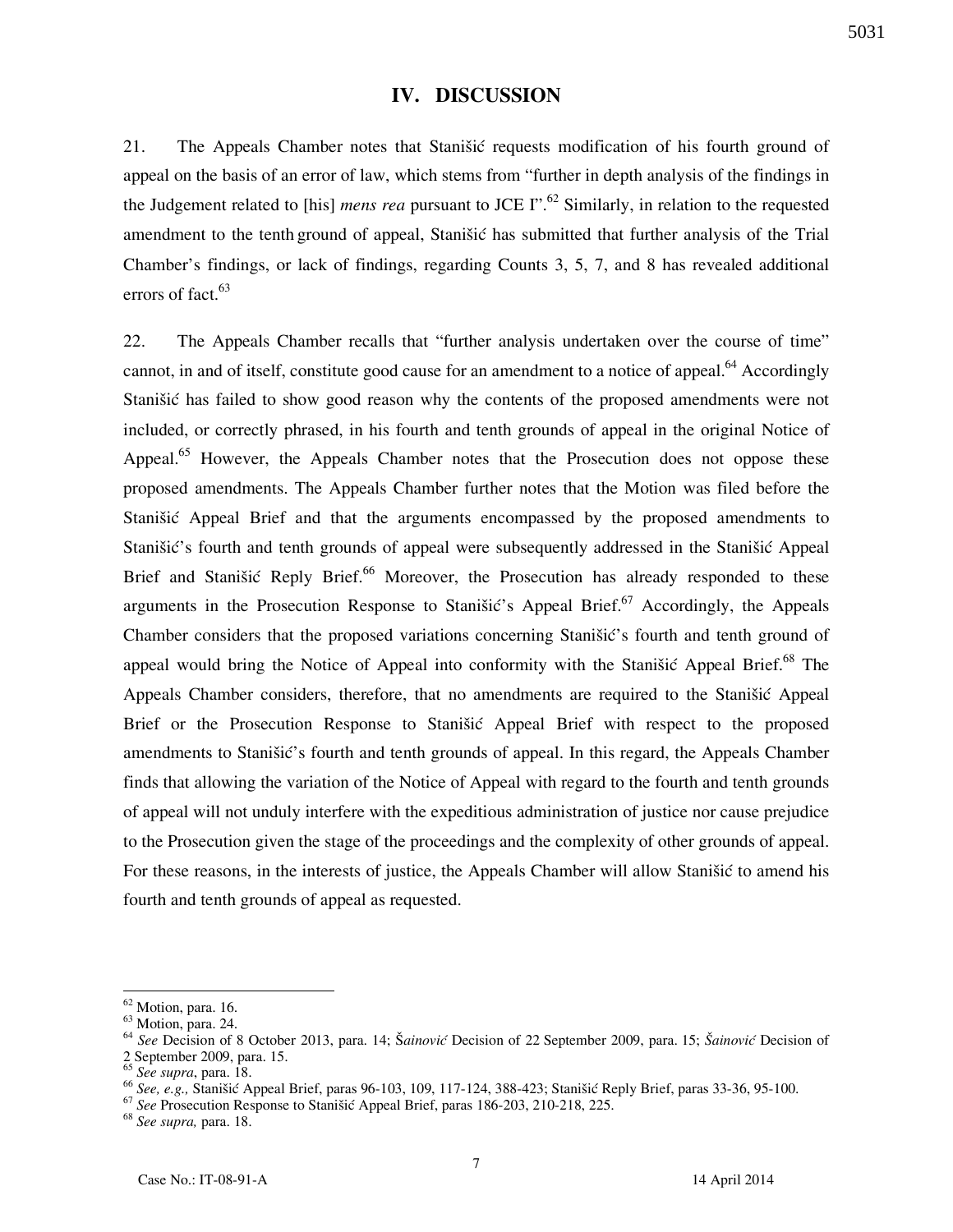23. With respect to the proposed Ground of Appeal 1*bis*, the Appeals Chamber notes that Stanišić requests the inclusion of an additional substantive ground of appeal which challenges the alleged violation of his right to a fair and public hearing "by a competent, independent, and impartial tribunal established by law".<sup>69</sup> The Appeals Chamber recalls that: (i) Stanistic filed his Notice of Appeal on 13 May 2013; (ii) Judge Harhoff's Letter was published on 13 June 2013; and (iii) the Motion was filed soon after the publication of Judge Harhoff's Letter, on 2 July 2013. Thus, Stanišić could not have addressed Judge Harhoff's Letter or its possible impact in his original Notice of Appeal. The Appeals Chamber further recalls that the Rule 115 Motion was granted on 14 April 2014, as a result of which Judge Harhoff's Letter was admitted into evidence in its entirety.<sup>70</sup> The Appeals Chamber notes that Judge Harhoff's Letter is not "typical" additional evidence and has the potential to affect the Trial Judgement as a whole.<sup>71</sup> Recalling that each proposed amendment to a notice of appeal is to be considered in light of the particular circumstances of the case,<sup>72</sup> the Appeals Chamber is satisfied that, in the unique circumstances of this case, the addition of Ground of Appeal 1*bis* is warranted to enable issues relevant to the appellate proceedings to be fully aired, albeit without prejudice as to their merit. Consequently, the Appeals Chamber is of the view that the addition of Ground of Appeal 1*bis* would neither cause the Prosecution prejudice, nor unduly interfere with the expeditious administration of justice, given the stage of the proceedings and the complexity of other grounds of appeal. Based on the foregoing, the Appeals Chamber considers that Stanišić has shown good cause and therefore grants the Motion with respect to the addition of Ground of Appeal 1*bis*.

### **V. DISPOSITION**

24. In light of the foregoing, and pursuant to Rule 108 of the Rules, the Appeals Chamber:

(i) **GRANTS** the Motion;

(ii) **ORDERS** Stanišić to file an amended notice of appeal no later than 23 April 2014;

(iii) **ORDERS** Stanišić to file an addition to the Stanišić Appeal Brief with respect to the proposed Ground of Appeal 1*bis* no later than 5 May 2014;

(iv) **ORDERS** the Prosecution to file an addition to the Prosecution Response to Stanišić Appeal Brief, if any, no later than 26 May 2014; and

 $\overline{a}$ 

<sup>&</sup>lt;sup>69</sup> Motion, para. 30.

 $^{70}$  Stanišić Rule 115 Decision, paras 24, 27.

<sup>&</sup>lt;sup>71</sup> Stanišić Rule 115 Decision, para. 21

<sup>72</sup> *See supra*, para. 18.